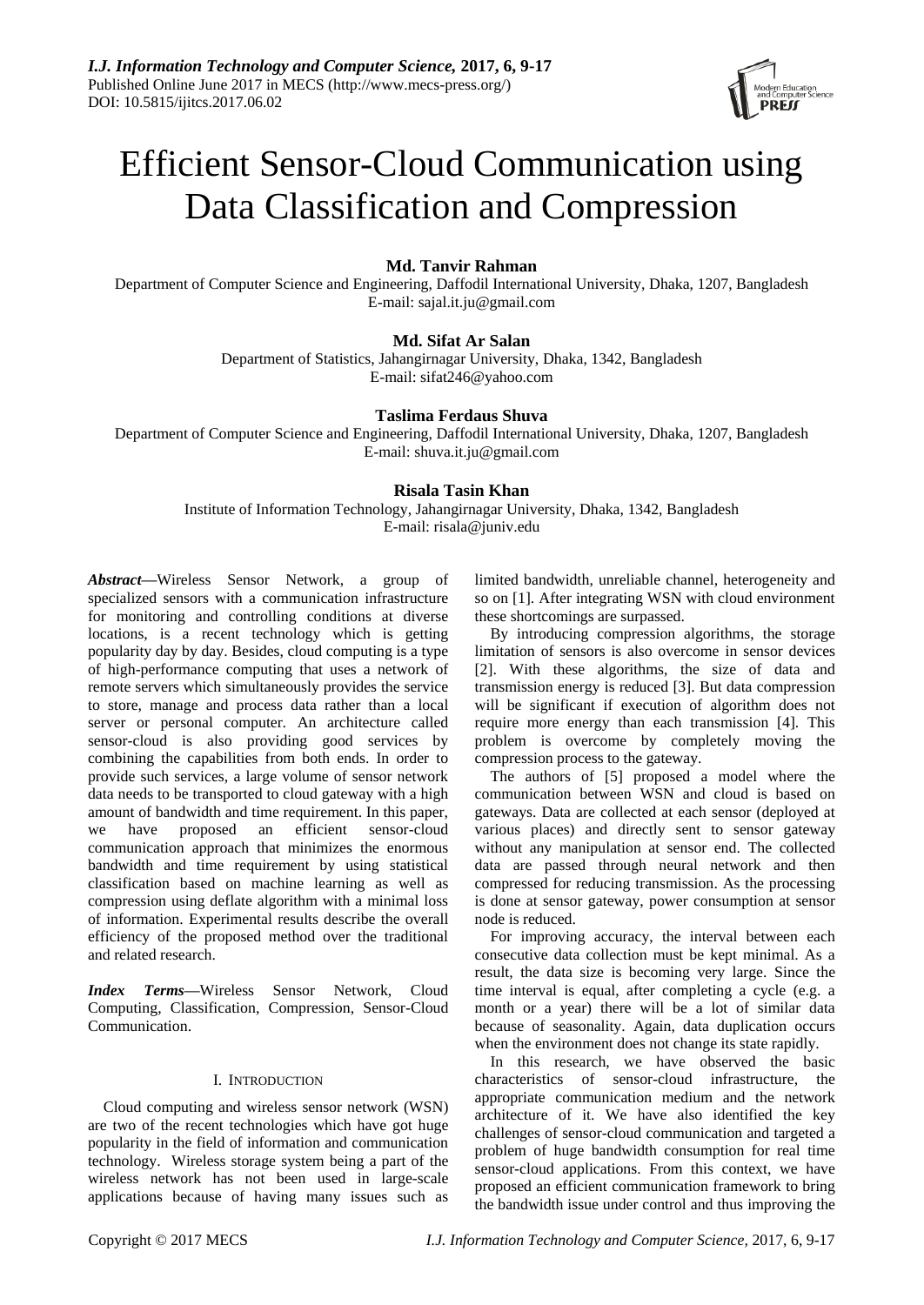efficiency of a sensor-cloud architecture. We have further implemented a demo application and made a comparison between the traditional and proposed framework as well as with related research.

The main contributions of the paper are as follows: firstly, to be the best of our knowledge, this paper is one of the first to systematically study the bandwidth requirement issue for sensor-cloud communication. Secondly, we have proposed how to reduce the bandwidth consumption with a minimal loss of information during the transaction between sensor network and cloud environment by incorporating the concept of machine learning approach with data classification and compression techniques. Thirdly, we have also considered the required time for our framework and then compared with the traditional approach. Finally, we have manually investigated the overall bandwidth consumption and time requirement with related works.

The remainder of the paper is organized as follows: in section II, an overview of sensor-cloud architecture is presented. In section III, a summary of similarity-based classification is discussed. The problem statement for the proposed work is explained in section IV. Section V presents the proposed framework along with an activity diagram. A detailed analysis and implementation of the framework is illustrated in section VI. Finally, in section VII, a detailed explanation of the simulation results is presented. The section VIII summarizes the proposed work with concluding statements.

#### II. SENSOR-CLOUD INFRASTRUCTURE

Sensor-Cloud infrastructure combines WSN and cloud computing in a way that can produce a powerful and ondemand performance access for real-time data processing and storage of sensor network data as well as the analysis of the processed information to reveal hidden sights. This combined infrastructure can be treated as an extension of cloud computing that can manage the physical sensors of WSN in order to meet the increasing demand for large scale wireless network applications [6].

#### *A. Wireless Sensor Network*

A wireless sensor network (WSN), sometimes called wireless sensor actuator network (WSAN), is defined as a collection of spatially distributed autonomous sensors. These sensors typically have low processing power and storage availability [7]. For any monitoring and controlling application, these tiny sensors can sense, measure and gather information from the environment and transmit the data to the user.

A WSN typically does not have any certain infrastructure. As a result, it can be categorized into two broad types such as structured and unstructured. For the unstructured WSN, the physical sensors are deployed in an ad-hoc manner whereas in structured network there must be a pre-plan for deploying whether all or some of the sensor nodes [8].

The application areas of wireless sensor networks are weather forecasting [8], military command and control [9, 10], natural disaster relief management [11], e-health [12, 13] and so on.



#### Fig.1. Wireless Sensor Network

#### *B. Cloud Computing*

Cloud computing, also on-demand computing, is a type of internet based computing that provides an on-demand service access through shared processing resources [14]. The term cloud in cloud computing is used as a metaphor for *'the internet'*. As a result, all of the cloud services (e.g. software, platform, infrastructure etc.) are delivered to the user through the internet.

Cloud computing can be thought as a model of network computing where the servers can be in the form of virtual machines or physical machines in the cloud. To achieve coherence, it relies on the resources to be shared through different cloud services [15].



Fig.2. Cloud Computing

Cloud computing also provides great and convenient user experience because the end users don"t need to think about the actual location of the servers. They can have the service by simply connecting to the server using a login panel [6].

## *C. Integration of WSN and Cloud Computing*

In sensor-cloud infrastructure, the WSN is integrated with cloud environment in order to achieve convenient processing and storage. This approach allows the sensor network to accumulate and transmit all sensor data to cloud in a periodic time interval.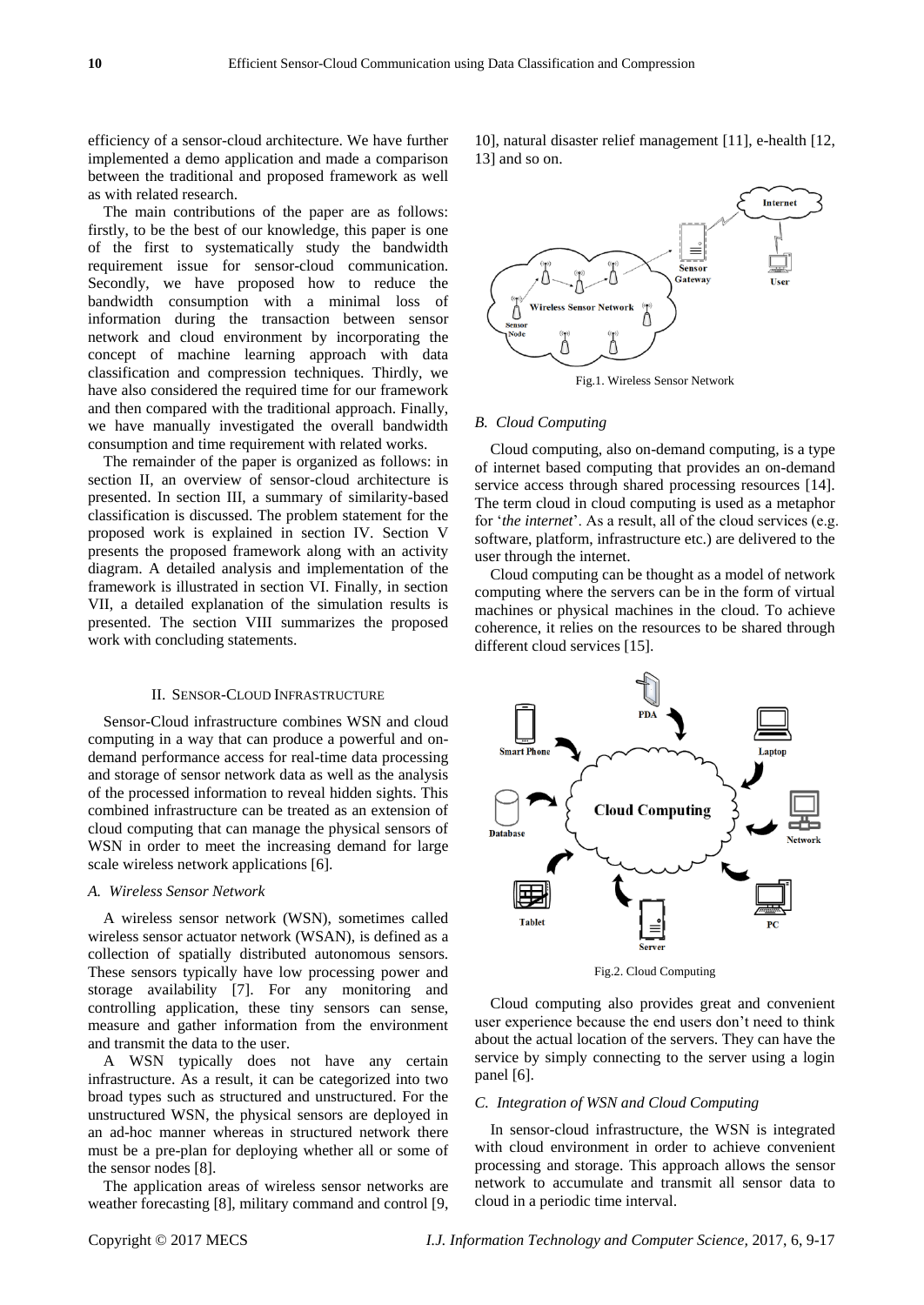The sensor-cloud infrastructure (i.e. the integrated infrastructure of WSN and cloud computing) is a unique sensor data storage, analyzing and monitoring platform that uses scalable cloud computing approach to providing excellent data analysis and visualization [16].



Fig.3. Sensor-Cloud infrastructure

In this approach, the limitations of WSN such as limited storage, processing, and power consumption are overcome. As cloud computing has massive storage and processing capability, it enables the sensor network to collect the huge amount of data by connecting it to the cloud through gateways. The sensor gateway collects the sensor network data and after compression, it sends the data to cloud gateway through the internet.

# III. SIMILARITY-BASED CLASSIFICATION AND **COMPRESSION**

#### *A. Similarity and Distance*

The purpose of similarity and distance measure is to compare two sets of data (record, vector) and calculate a single value that represents their similarity. These measures are essential to understand the closeness property of two data sets. But choosing an appropriate similarity measure is also important for classification. There are several ways to measure the distance for a different pattern of data sets in classification and clustering. Some of them are as follows:

## *1) Euclidean Distance:*

Euclidean distance [17] is a special case of Minkowski distance. It is the (straight line) distance between two points in two-dimensional space [18]. In Cartesian coordinates, if  $,x_2$ ) and  $Y = (y_1, y_2, ..., y_n)$  are two points, then the distance  $(d)$ from  $X$  to  $Y$  or from  $Y$  to  $X$  is,

$$
d = \sqrt{(x_1 - y_1)^2 + (x_2 - y_2)^2 + \dots + (x_n - y_n)^2}
$$
  
=  $\sqrt{\sum_{i=1}^n (x_i - y_i)^2}$  (1)

#### *2) Cosine Similarity:*

Cosine similarity [19] is a kind of similarity measure between two objects that calculates the cosine of the angle between them. It evaluates the judgement of orientation rather magnitude (i.e. the cosine similarity of two vectors with the same orientation is 1, if the angle between them is 90° then the similarity is 0, and whether the vectors are diametrically opposite of each other then the similarity is -1, independent of their magnitude [20]). Cosine similarity is specially used in non-negative space and the outcome lies within [0,1]. Given two vectors of attributes, P and Q, the conise similarity,  $cos(\theta)$ , is represented using a dot product and magnitude as

$$
similarity = \cos(\theta) = \frac{P \cdot Q}{\|P\| \|Q\|} = \frac{\sum_{i=1}^{n} P_i Q_i}{\sqrt{\sum_{i=1}^{n} P_i^2} \sqrt{\sum_{i=1}^{n} Q_i^2}}
$$
\n(2)

# *B. Classification using Machine Learning*

In statistics, the classification being a supervised learning approach is one of the procedures of classifying a new set of records to which of a predefined class it belongs on the basis of a training data set with known category membership. Here the predefined classes can be identified by various methods such as machine learning.

Machine learning is a method used to build complex models that can give predictions where a training set of correctly defined observations is available [21].



Fig.4. Classification using machine learning

These analytical models can help us to produce reliable inferences and hidden insights from the trends in the data [22].

## *C. Lossless Compression*

Lossless compression is a type of data compression that allows the compressed data to be decompressed in a manner that will not have any data loss [23].

# *1) DEFLATE Algorithm:*

Deflate [24] is an efficient lossless data compression algorithm that compresses data using a combination of the LZ77 [25, 26] algorithm and Huffman coding [27]. Several free and open source data compression applications (e.g. 7-Zip [28]) uses Deflate algorithm. The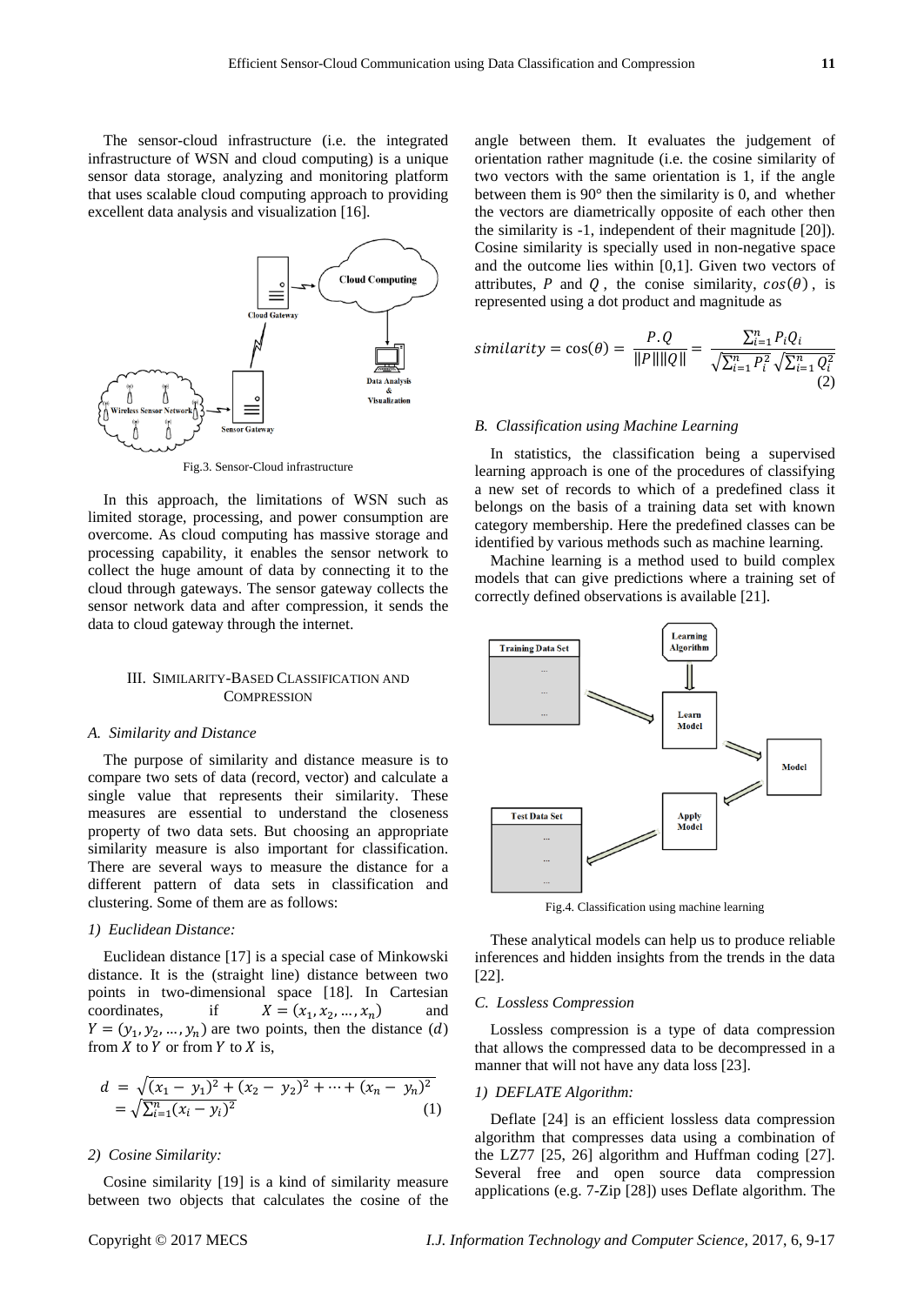use of Deflate algorithm is also found in some popular file formats such as ZIP, gzip, PNG, PDF and so on.

## IV. PROBLEM DESCRIPTION

The communication between WSN and sensor gateway can be done by means of Bluetooth or wi-fi. On the other hand, the communication between cloud gateway and cloud environment can be of wired or wireless.



Fig.5. Target area of optimization

The most difficult part is the communication between sensor gateway and cloud gateway where a large-scale data is to be sent frequently. Since the internet is considered to be the communication medium, it requires a very high amount of bandwidth leading heavy transmission, high internet cost and lack of data security.

#### V. PROPOSED FRAMEWORK

As we know that sensor networks generally sense data in a periodic time interval, we can expect a lot of similarities in the same time period of the different cycle (a complete period of time) because the data generally follow seasonality.

In our proposed solution, instead of sending similar records (a set of sensor values in a specific time interval) again and again we prefer to send a single code which will represent the entire record and before sending it we are also using a compression algorithm (deflate algorithm [24]) which will reduce overall bandwidth requirement. The workflow of the proposed framework is depicted in Fig. 6.



Fig.6. Flow diagram of proposed framework

First of all, we need a Look\_Up\_Table (a list of predefined records with individual codes) which will be used to measure the similarity. The Look\_Up\_Table can be built by mining (using machine learning approach) the prior data for a complete cycle.

At this point, the Look\_Up\_Table has to be available at both gateways (sending and receiving). For a new record, it should be compared with each record of the Look Up Table. If a standard amount of similarity is found, the corresponding code is sent instead of the total record. The dissimilar records will be added in the Look\_Up\_Table and after each cycle, the Look\_Up\_Table is to be updated based on the frequency of hit ratio.

## VI. IMPLEMENTATION

In our research, we have considered environmental data consisting of six sensors (Air Temperature, Dew Point, Humidity, Pressure, Wind Speed, Sea Level Pressure) which are collected at one-minute interval [29]. We have obtained more than 5 lac records from the data source [29] for the one-year time frame.

## *A. Time Series Analysis in order to find Seasonality*

As the data is collected at fixed time interval, we are considering it as a time series data which must have seasonal and cyclical effects. Here we are taking a single day as a cycle and each hour is considered as a season. As a result, there will be twenty-four seasons in a single cycle. For each month, we have calculated the seasonality to separate the overall seasonal effect of a year (complete cycle).

#### *1) Stationarity Test:*

First of all, we have identified the stationarity of the data using Dickey-Fuller (ADF) test.

Test interpretation: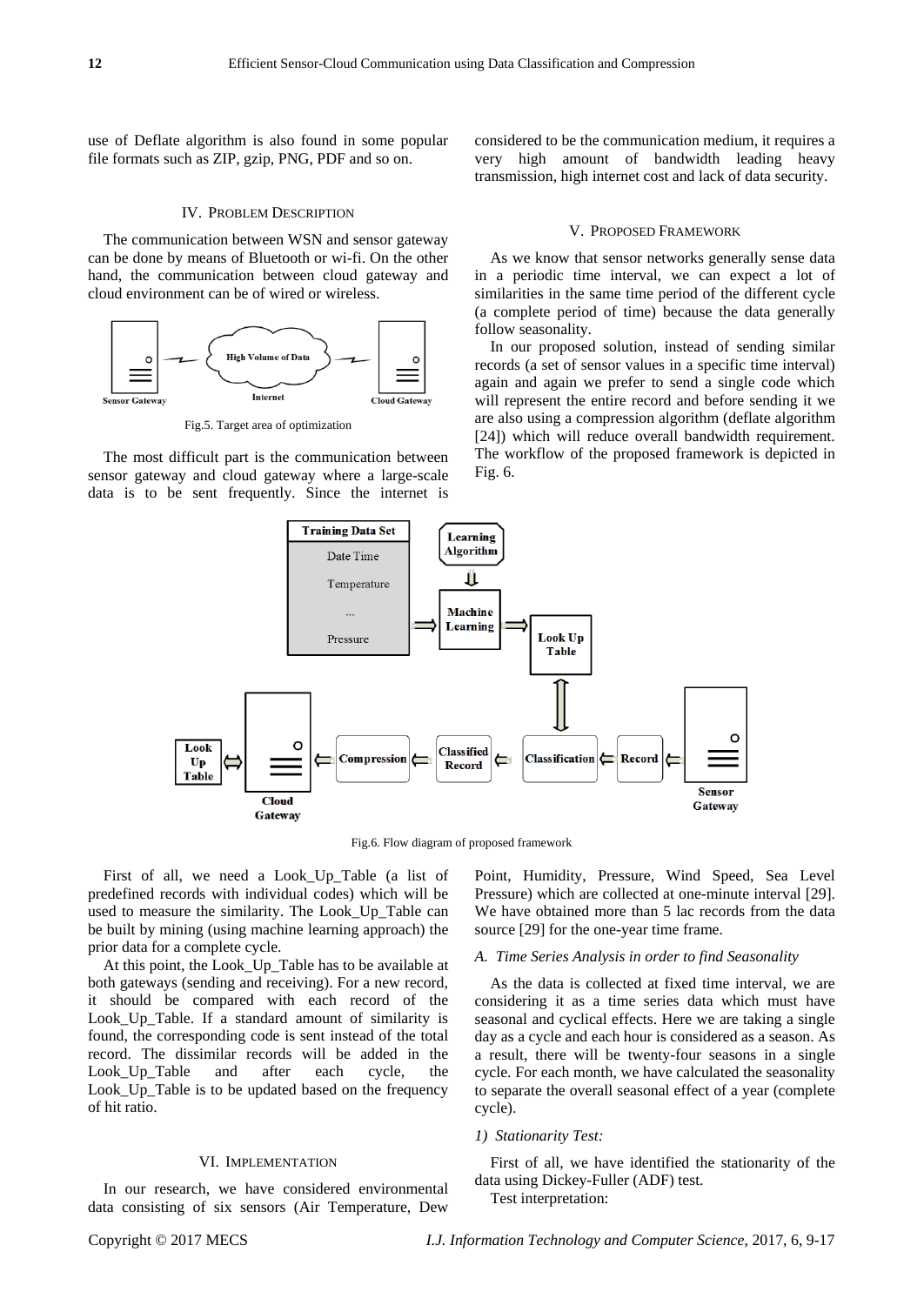#### $H_0$ : There is a unit root.

 $H_a$ : There is no unit root. The data is stationary.

| <b>Parameter</b>     | Value     |
|----------------------|-----------|
| Tau (Observed value) | $-4.0525$ |
| Tau (Critical value) | $-0.9079$ |
| p-value (one-tailed) | 0.0070    |
| Alpha                | 0.05      |

Table 1. Stationary Test

As the computed p-value is lower than the significance level alpha= $0.05$ , we should reject the null hypothesis  $H_0$ , and accept the alternative hypothesis  $H_a$ . The risk to reject the null hypothesis  $H_0$  while it is true is lower than 0.70%.

#### *2) Seasonality Measure:*

For a whole year we have considered each day as a cycle and each hour as a season, so we have measured the seasonal effect for each consecutive month as well as the complete cycle (a year).

We have calculated the seasonal indices for twentyfour seasons of every month which will explain the seasonal effect within them.





Copyright © 2017 MECS *I.J. Information Technology and Computer Science,* 2017, 6, 9-17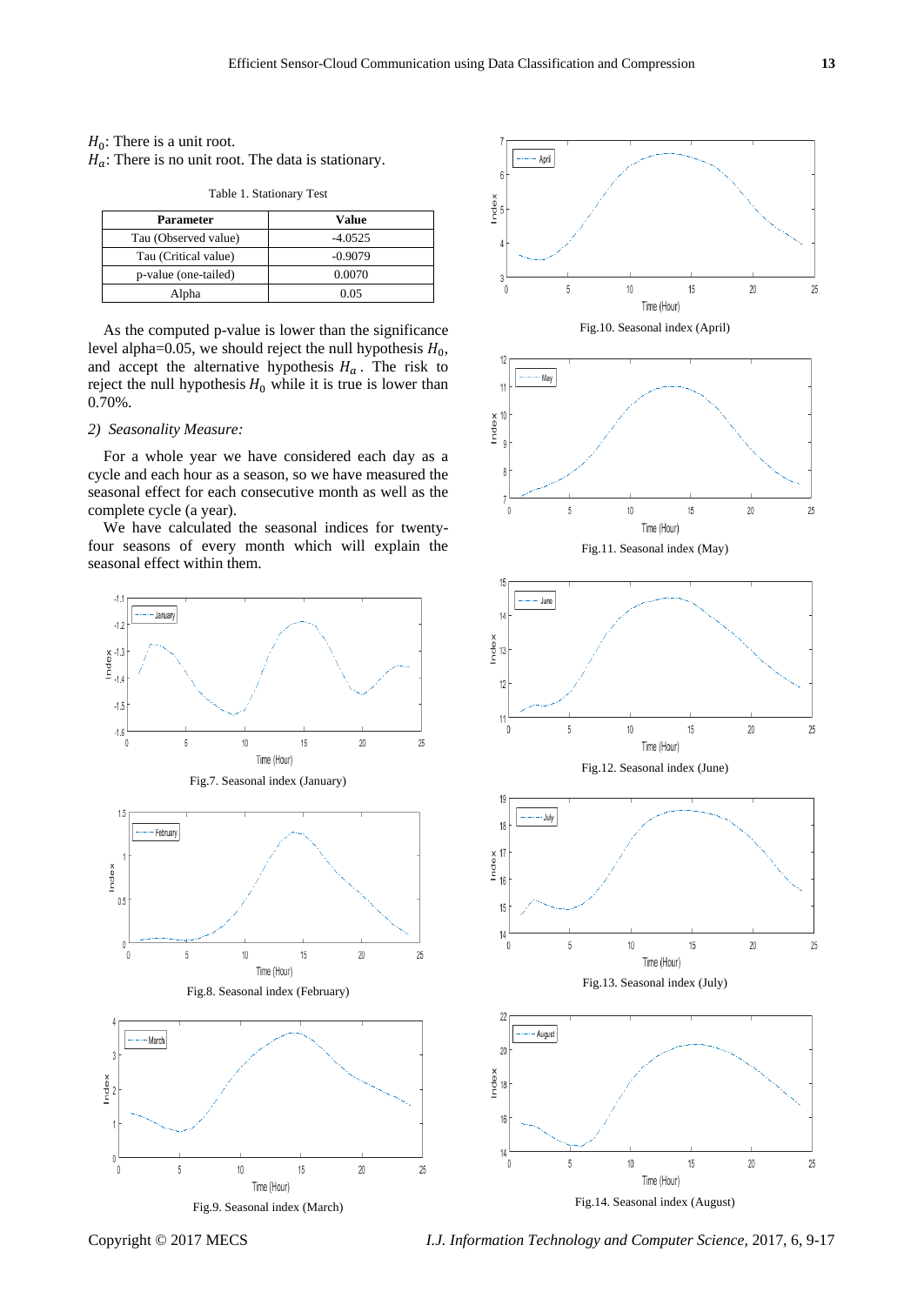

From Fig. 7-18, we can notice an existence of the almost similar pattern from February to October where the graph of seasonal indices follows a route from low to the zenith and resting at low again. For November to January, there exists another pattern having multiple ups and downs. Now we can conclude that there exists seasonality within successive months.

Since our main concern is to find similarity among each record in the data, so we have also identified the similarities between the successive months.

According to the fig. 19, we can see that there exist similar seasonal indices in between two halves of the year. As a result, we can expect that in spite of having similarity within each month there will also exist

similarity among rest of them.



#### *B. Generating the Look\_Up\_Table*

Since we have found seasonality at the previous step so it is obvious that there will be a lot of similarities in between successive seasons. For this reason, the *Look\_Up\_Table* has been generated using machine learning approach.

#### *C. Similarity Measure*

For each record, we have considered that to be a *Look\_Up\_Table* record if the Euclidean distance of it with every other record is less than a specific threshold, k.

Here, k is the maximum allowed Euclidean distance which is determined by combining the standard deviations for all variables.

$$
k = \frac{\sum_{i=1}^{m} (n_i - 1)s_i^2}{\sum_{i=1}^{m} (n_i - 1)}
$$

$$
k = \sqrt{\frac{(n_1 - 1)s_1^2 + (n_2 - 1)s_2^2 + \dots + (n_1 - 1)s_m^2}{n_1 + n_2 + \dots + n_m - m}}
$$
\n(3)

Using equation (3) we found  $k \approx 4.6$  and we have got 1585 records in the *Look\_Up\_Table* which have classified about 98% of total data with a good hit ratio.

For each record, we have calculated the Euclidean distance with every other record. If the minimum distance is less than  $k$  (threshold value) then we have considered the record as a new entry in the *Look\_Up\_Table*.

## *D. Classification of new data*

At this step, we have got the *Look\_Up\_Table* for a complete cycle which will be used in order to classify new records. Now for the next cycle, when a new record appears, it has been compared with every *Look\_Up\_Table* records. If similarity (using previous similarity measure) is found, then only the corresponding code has been sent to cloud gateway and the frequency has been updated for that particular record. Otherwise, the raw record has been sent to the cloud gateway without any modification and considered as a new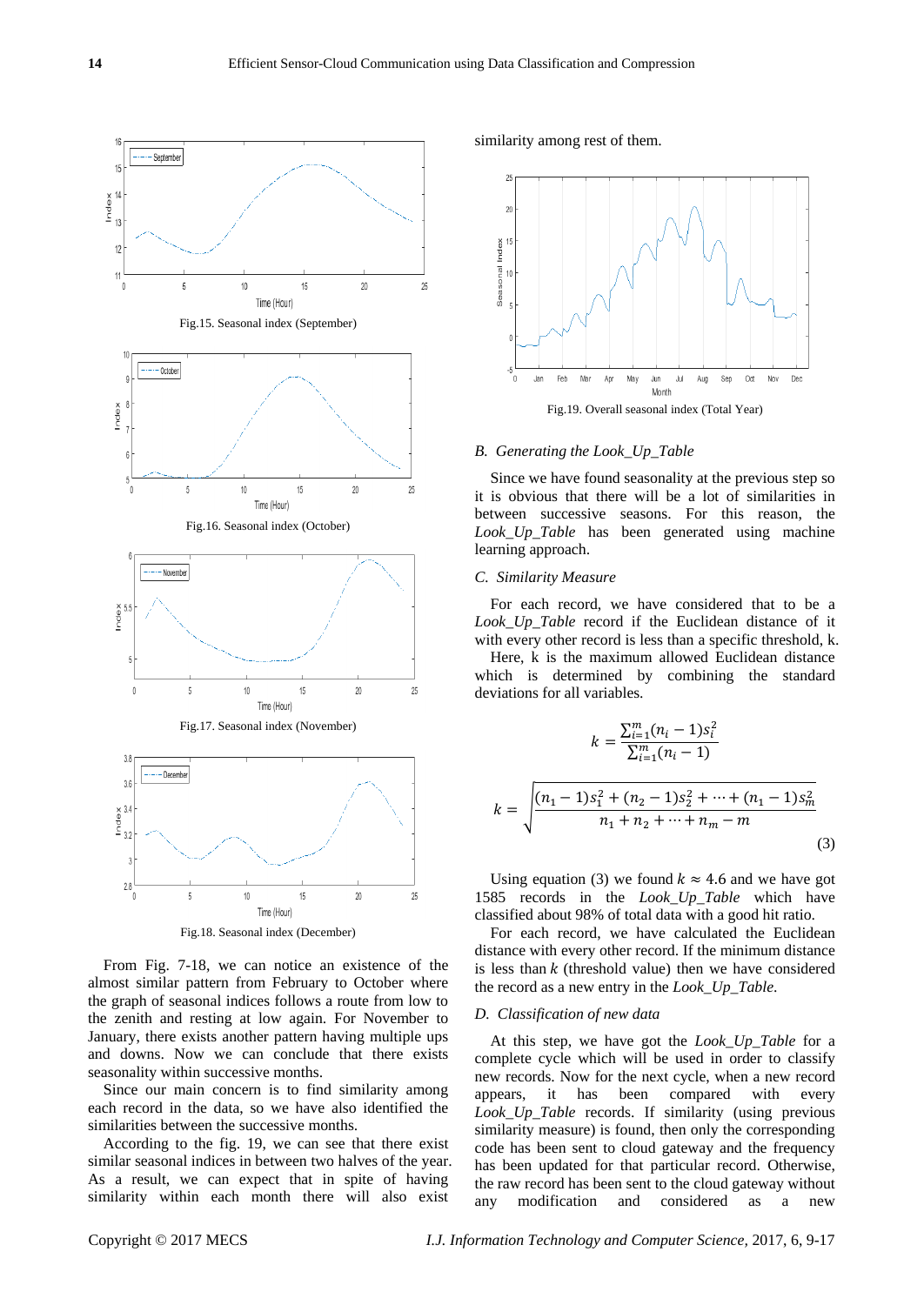#### *Look\_Up\_Table* record.

After a complete cycle, we have an updated *Look\_Up\_Table* with different hit ratios. For the next complete cycle, we have eliminated the least used records from the table.

# VII. RESULT AND DISCUSSION

To measure the performance of the proposed framework, we have done the required simulations for different scenarios and the outcomes were also compared with the traditional approach and [5].

#### *A. Overall Bandwidth Comparison*

The primary concern of our research was to find the possibility of bandwidth reduction among sensor-cloud communication. For this reason, we have calculated the required bandwidth for every single transmission and found a significant difference between traditional and proposed approach. We have also compared the cumulative bandwidth for both cases (with and without compression) as well as with the traditional approach.

From fig. 20, we can see that a remarkable amount of bandwidth is being reduced by using our proposed framework.



Though we have considered a limited number of sensors (i.e. six in our case), the result will be more noticeable when the network expands.

## *B. Overall Time Comparison*

The time in which a transmission completes is very important in almost any type of communication. For this reason, a framework can be considered efficient if it reduces the bandwidth consumption and takes an acceptable amount of time for processing.

In our research, we have considered 128 Kbps connection between the sensor and cloud gateway.

Here, 128 Kbps 
$$
\approx \frac{128}{8} \text{kBps}
$$
  
\n $\approx 32 \text{ kBps}$   
\n $\approx 32 \times 1024 \text{ bytes/sec}$   
\n $\approx 32768 \text{ bytes/sec}$  (4)

According to equation 4, we can say for any  $x$  bytes we will need  $x/32768$  sec or 0.31x millisecond. So it is clear that when the bandwidth increases the sending time also increases. For our proposed framework, we have measured the processing and sending time for every single record. The following graph describes the cumulative time comparison between the traditional and proposed approach.



Fig.21. Cumulative Time (Processing and Sending) Comparison

According to fig. 21, we can see the time that our proposed framework (without compression) takes to process and send the data is less than the traditional approach. The graph also explains that the required time even after compression is less than the traditional approach and the difference between with and without compression is very minimal.

#### *C. Residual Measure*

After applying the framework, we have also compared the received data for both traditional and proposed approach in order to measure the changes.



Fig.22. Residual Measure of Received Data

From fig. 22, we can see both lines are following the almost same path and the difference between them is negligible.

## *D. Performance Comparison*

To compare with the result of [5], we have additionally

Copyright © 2017 MECS *I.J. Information Technology and Computer Science,* 2017, 6, 9-17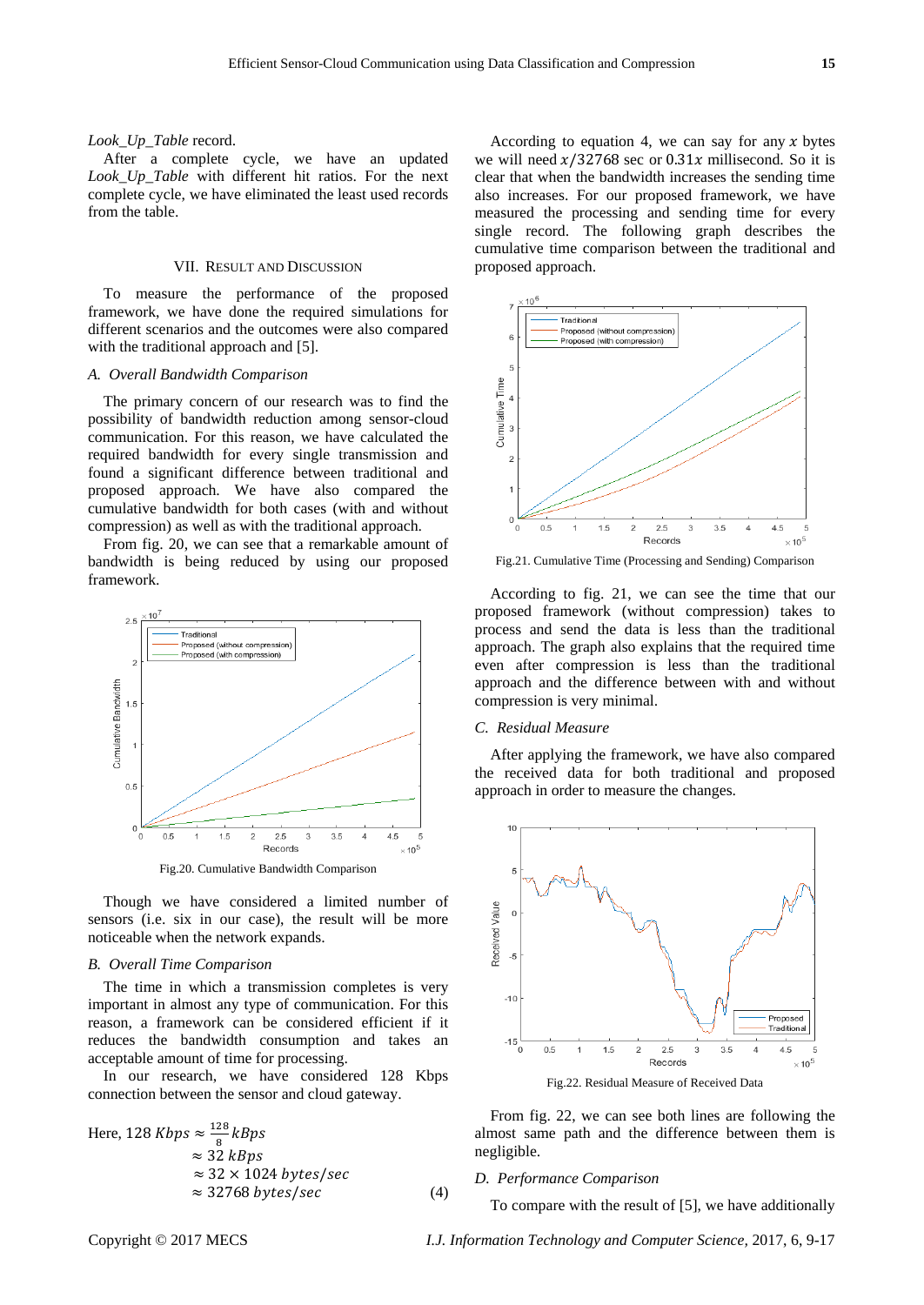calculated the required bandwidth for the first 15000 bytes using proposed framework with and without compression.

Table 2. Results of [5]

| <b>Scenarios</b>                                     | Size in bytes |
|------------------------------------------------------|---------------|
| Before compression                                   | 15000         |
| After compression (without using<br>neural networks) | 980           |
| After compression (with using<br>neural networks)    | 400           |

Table 3. Results of Proposed Framework

| <b>Scenarios</b>                                    | Size in bytes |
|-----------------------------------------------------|---------------|
| Before classification and<br>compression            | 15000         |
| After classification (without using<br>compression) | 1021          |
| After classification (with using<br>compression)    | 85            |

In our proposed framework, the bandwidth consumption without using compression is a bit higher than the framework proposed in [5]. But after using the compression algorithm, we have got a significant amount of bandwidth reduction and the data misclassification error is minor.

# VIII. CONCLUSION

The combination of sensor-cloud is becoming very popular in recent years as it provides a new framework of accelerating service innovation and cross-disciplinary applications that span organizational boundaries. In sensor-cloud architecture, the communication between WSN and cloud computing is a challenging task as the required bandwidth is very high.

Our proposed framework can minimize the robust bandwidth requirement of sensor-cloud communication where the amount of data loss will be negligible and the required time for the transaction is also reduced to some extent. From our research, we have found that our proposed framework is providing 4.7 times better performance compared to related research.

We will continue to extend our research to observe the proposed framework in different real world application to optimize the overall performance.

#### ACKNOWLEDGMENT

We would like to express our gratitude to Heikki Junninen, Antti Lauri, Petri Keronen, Pasi Aalto, Veijo Hiltunen, Pertti Hari and Markku Kulmala for the data source although any errors are our own and should not denigrate the reputations of these persons.

#### **REFERENCES**

[1] W. Zeng, Y. Zhao, W. Song and K. Ou, "Research on Wireless Storage System Key Technologies", in 4th International Conference on Computer Sciences and Convergence Information Technology, pp. 191-195, 2009.

- [2] C. M. Sadler and M. Martonosi, "Data compression algorithms for energy-constraints devices in delay tolerant networks", in Proceedings of the 4th International Conference on Embedded networked sensor systems (SenSys "06), pp. 265-278, 2006.
- [3] A. Scaglione and S. D. Servetto, "On the Interdependence" of Routing and Data Compression in Multi-Hop Sensor Networks, " Wireless Networks, vol.11, no.1-2, pp. 149- 160, 2005.
- [4] F. Marcelloni and M. Vecchio, "A Simple Algorithm for Data Compression in Wireless Sensor Networks," in IEEE Communications Letters, vol. 12, no. 6, pp. 411-413, 2008.
- [5] L. P. Dinesh Kumar, S. Shakena Grace, A. Krishnan, V. M. Manikandan, R. Chinraj and M. R. Sumalatha, "Data filtering in wireless sensor networks using neural networks for storage in cloud," in Proceedings of the International Conference on Recent Trends In Information Technology (ICRTIT), pp. 202-205, 2012.
- [6] A. Alamri, W. S. Ansari, M. M. Hassan, M. S. Hossain, A. Alelaiwi, and M. A. Hossain, "A Survey on Sensor-Cloud: Architecture, Applications, and Approaches," International Journal of Distributed Sensor Networks, vol. 2013, pp. 18, 2013.
- [7] P. Kaur and V. Bhardwaj, "Wireless Sensor Networks: A Survey," International Journal of Advanced Research in Computer Science and Software Engineering, vol. 5, pp 988-994, 2015.
- [8] Z. Jiang, X. Jin and Y. Zhang, "A Weather-Condition Prediction Algorithm for Solar-Powered Wireless Sensor Nodes," in Proceedings of the 6th International Conference on Wireless Communications Networking and Mobile Computing (WiCOM), pp. 1-4, 2010.
- [9] G. Simon, M. Maroti, A. Ledeczi, G. Balogh, B. Kusy, A. Nadas, G. Pap, J. Sallai, K. Frampton, "Sensor networkbased counter sniper system," in Proceedings of the 2nd International Conference on Embedded Networked Sensor Systems (Sensys "04), pp. 1-12, 2004.
- [10] J. Yick, B. Mukherjee and D. Ghosal, "Analysis of a prediction-based mobility adaptive tracking algorithm," in Proceedings of the 2nd International Conference on Broadband Networks (BROADNETS), vol. 1, pp. 753- 760, 2005.
- [11] M. Castillo-Offer, D. H. Quintela, W. Moreno, R. Jordan and W. Westhoff, "Wireless sensor networks for flashflood alerting," in Proceedings of the Fifth IEEE International Caracas Conference on Devices, Circuits and Systems, pp. 142-146, 2004.
- [12] T. Gao, D. Greenspan, M. Welsh, R. R. Juang and A. Alm, "Vital Signs Monitoring and Patient Tracking Over a Wireless Network," in 27th Annual International Conference of the Engineering in Medicine and Biology Society, pp. 102-105, 2005.
- [13] K. Lorincz, D. J. Malan, T. R.F. Fulford-Jones, A. Nawoj, A. Clavel, V. Shnayder, G. Mainland, M. Welsh, S. Moulton, "Sensor Networks for Emergency Response: Challenges and Opportunities," IEEE Pervasive Computing, vol. 3, no. 4, pp. 16-23, 2004.
- [14] S. K. Dash, J. P. Sahoo, S. Mohapatra, and S. P. Pati, "Sensor-cloud: assimilation of wireless sensor network and the cloud," in Advances in Computer Science and Information Technology. Networks and Communications, vol. 84, pp. 455–464, 2012.
- [15] Harshi. K. Raj, "A Survey on Cloud Computing," International Journal of Advanced Research in Computer Science and Software Engineering, vol. 4, no. 7, pp. 352- 357, 2014.